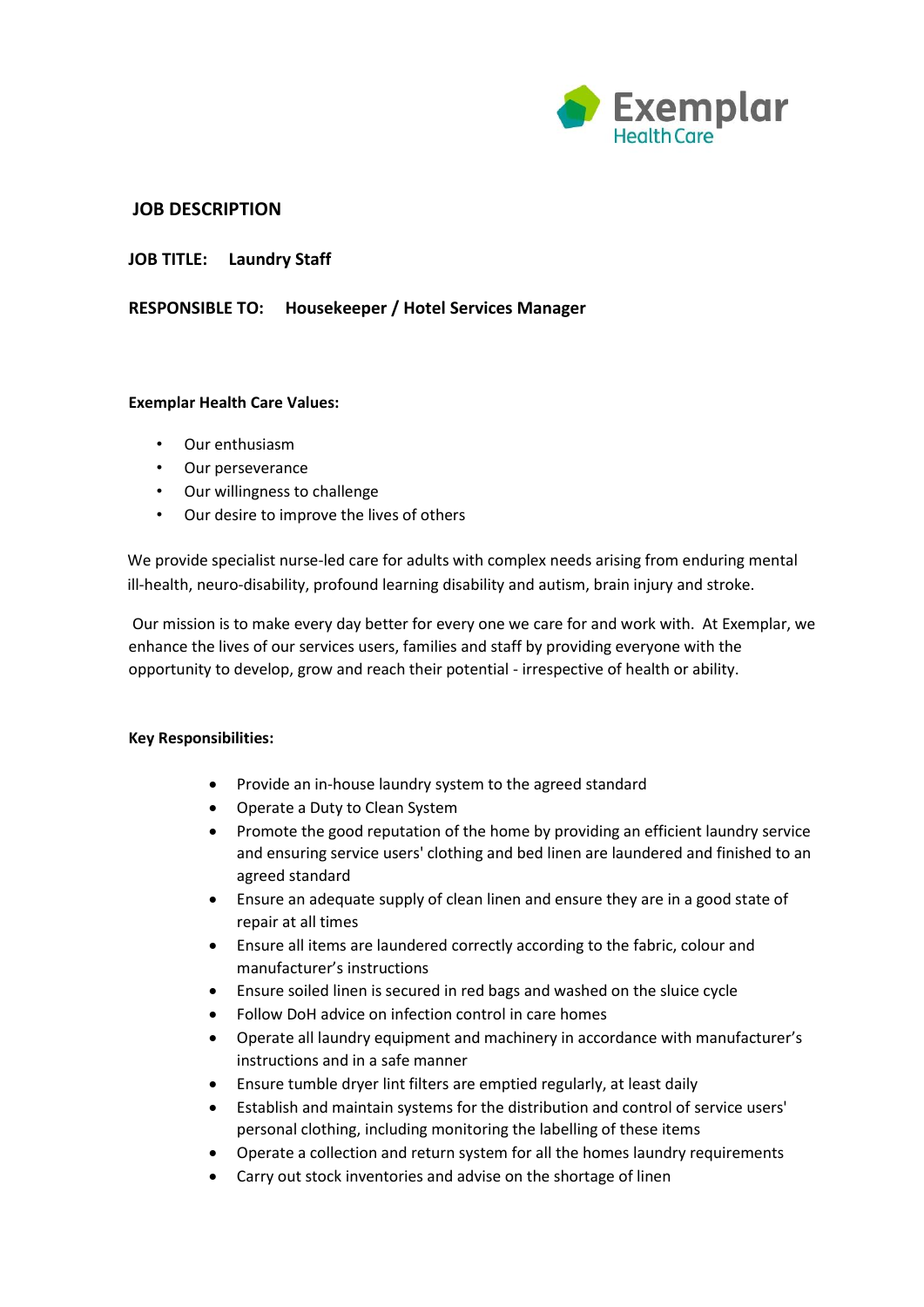

- Provide and operate a repair service for damaged and worn articles of clothing, linen and household furnishings
- Ensure chemicals and equipment are secured safely and correctly
- Co-operate with all the staff to create a relaxed, warm and comfortable environment for all the service users
- Report all compliments, comments and/or complaints
- Attend statutory training as directed
- Secure service users and Company's property and premises
- Report any defects, damage, theft, breakages or hazards
- Carry out other duties as will, from time to time, be directed
- Carry out all duties in a safe manner having regard for the health, safety and welfare of self, staff, service users and other persons within the home
- Undertake appropriate training and development to ensure statutory compliance
- Participate in appraisal and supervision processes within the statutory guidelines
- In accordance with the *Health & Social Care Act 2008,* the post holder will actively participate in the prevention and control of infection within the capacity of their role

## **Health and Safety**

As an employee of Exemplar Health Care, the post holder has a duty under the Health and Safety at Work Act 1974, to:-

- Take reasonable care of the health and safety of themselves and all other persons who may be affected by their acts or omissions at work.
- Co-operate with their employer to ensure compliance with Health and Safety legislation and the Health and Safety policies and procedures of the service, not intentionally or recklessly interfere with, or misuse, anything provided in the interests of health, safety, or welfare, in pursuance of any of the relevant statutory provisions.
- Recognise the personal right of the service user to positive risk taking in promoting their own recovery, working within identified guidelines.
- Have a general duty to take reasonable care for the health and safety of self and others who may be affected by their acts or omissions at work. All safety rules, regulations and codes of practice relating to the work area should be observed.
- Report all accidents, dangerous occurrences, incidents and hazards in line with company policy.
- Respect confidentiality relating to information gained through employment with the organisation and to ensure information is not disclosed to any unauthorised person/agency.